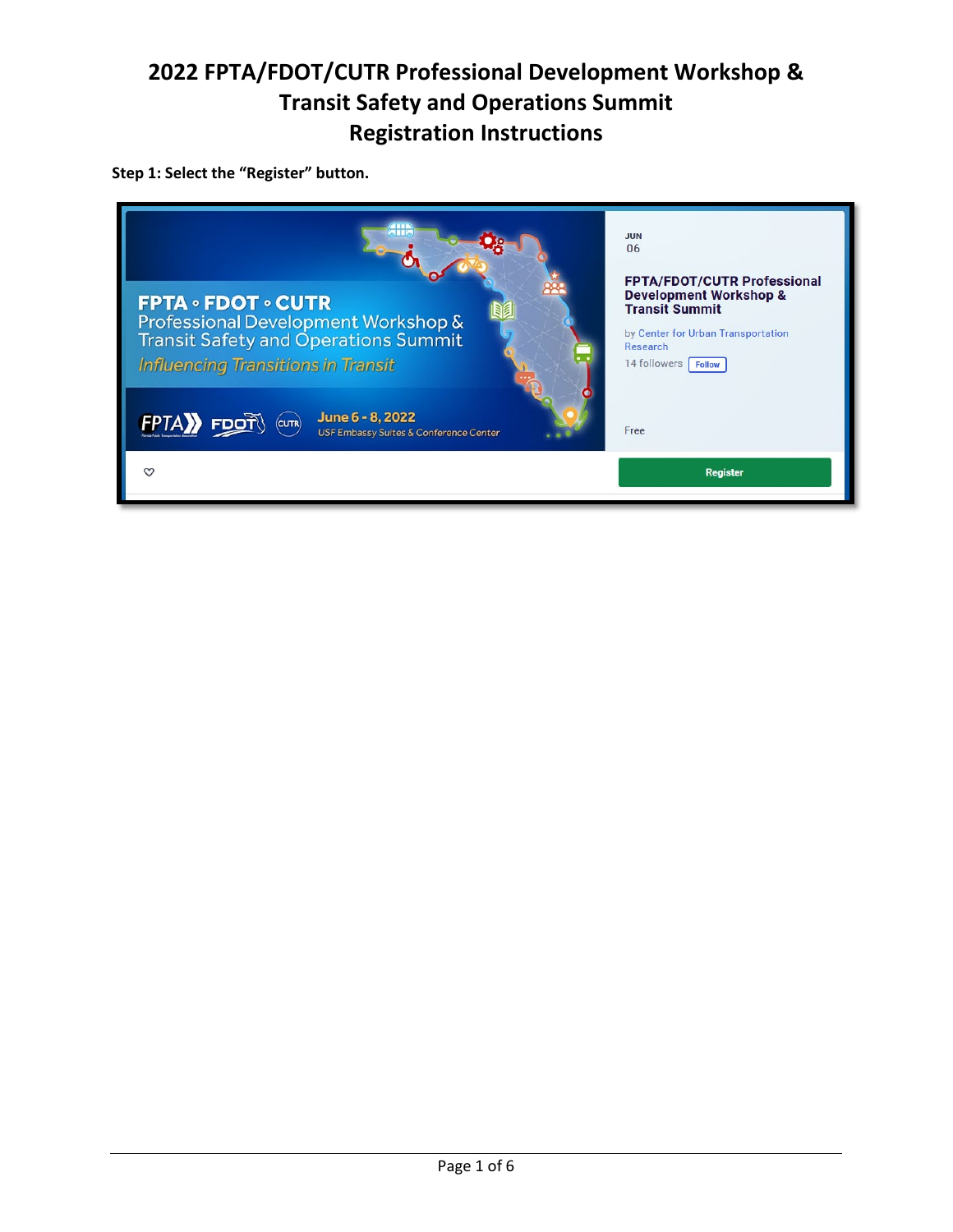#### **Step 2: Identify your ticket type and change the quantity from "0" to "1". Select "Register"**

Registration is FREE for FPTA members and 5310-only agencies. All FPTA agency attendees must have permission from their agency to attend the workshop.

There is a \$75 registration fee for ALL non-FPTA members, which will be invoiced following your registration.

| FPTA/FDOT/CUTR Professional Development Workshop & Transit Summit<br>Mon, Jun 6, 2022 8:00 AM - Wed, Jun 8, 2022 5:00 PM EDT<br><b>FPTA Members/FDOT Staff</b> |                               | <b>FPTA · FDOT · CUTR</b><br>Professional Development Workshop &<br><b>Transit Safety and Operations Summit</b><br><b>Influencing Transitions in Transit</b> |        |
|----------------------------------------------------------------------------------------------------------------------------------------------------------------|-------------------------------|--------------------------------------------------------------------------------------------------------------------------------------------------------------|--------|
| Free                                                                                                                                                           | $\checkmark$                  | June 6 - 8, 2022<br>FPTAX FDOT<br>USF Embassy Suites & Conference Center                                                                                     |        |
| Sales end on May 27, 2022                                                                                                                                      |                               | <b>Order summary</b>                                                                                                                                         |        |
| Non-FPTA Members (\$75 fee will be billed<br>later)<br>Free                                                                                                    | Sales start on Apr 4,<br>2022 | 1 x FPTA<br>Members/FDOT Staff                                                                                                                               | \$0.00 |
| 5310-Only Agency<br>Free                                                                                                                                       | Sales start on Apr 4, 2022    | <b>Total</b>                                                                                                                                                 | \$0.00 |
| Powered by eventbrite                                                                                                                                          | English (US) $\vee$           |                                                                                                                                                              |        |
|                                                                                                                                                                |                               |                                                                                                                                                              |        |
|                                                                                                                                                                | <b>Register</b>               |                                                                                                                                                              |        |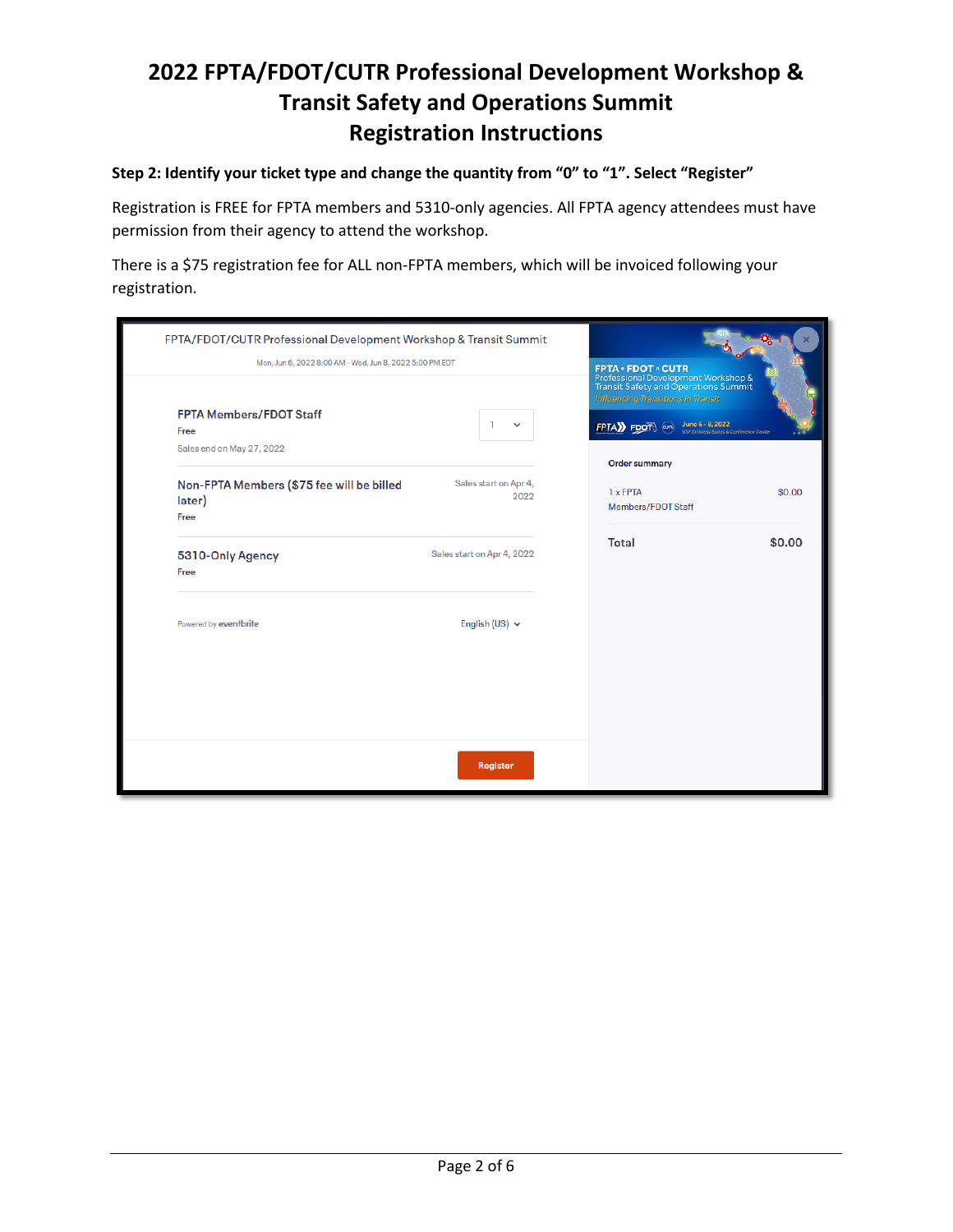#### **Step 3: Provide the required information and select "Register"**

| Checkout                                                                                                                                                              |                                        |  |
|-----------------------------------------------------------------------------------------------------------------------------------------------------------------------|----------------------------------------|--|
|                                                                                                                                                                       | Time left 7:50                         |  |
| By clicking "Register", I accept the Terms of Service and have read the Privacy Policy. I<br>agree that Eventbrite may share my information with the event organizer. |                                        |  |
| <b>Contact information</b><br>Continue as guest or login for a faster experience.                                                                                     |                                        |  |
| First name <sup>1</sup><br>Stephanie                                                                                                                                  | Last name<br>Lewis                     |  |
| Email address <sup>*</sup><br>zavacki@cutr.usf.edu                                                                                                                    | Confirm email*<br>zavacki@cutr.usf.edu |  |
| Keep me updated on more events and news from this event organizer.<br>Send me emails about the best events happening nearby or online.                                |                                        |  |
| Ticket 1 · FPTA Members/FDOT Staff<br>First name <sup>1</sup><br>Stephanie                                                                                            | Last name<br>Lewis                     |  |
| Email address<br>zavaoki©outruef odu                                                                                                                                  |                                        |  |
|                                                                                                                                                                       | <b>Register</b>                        |  |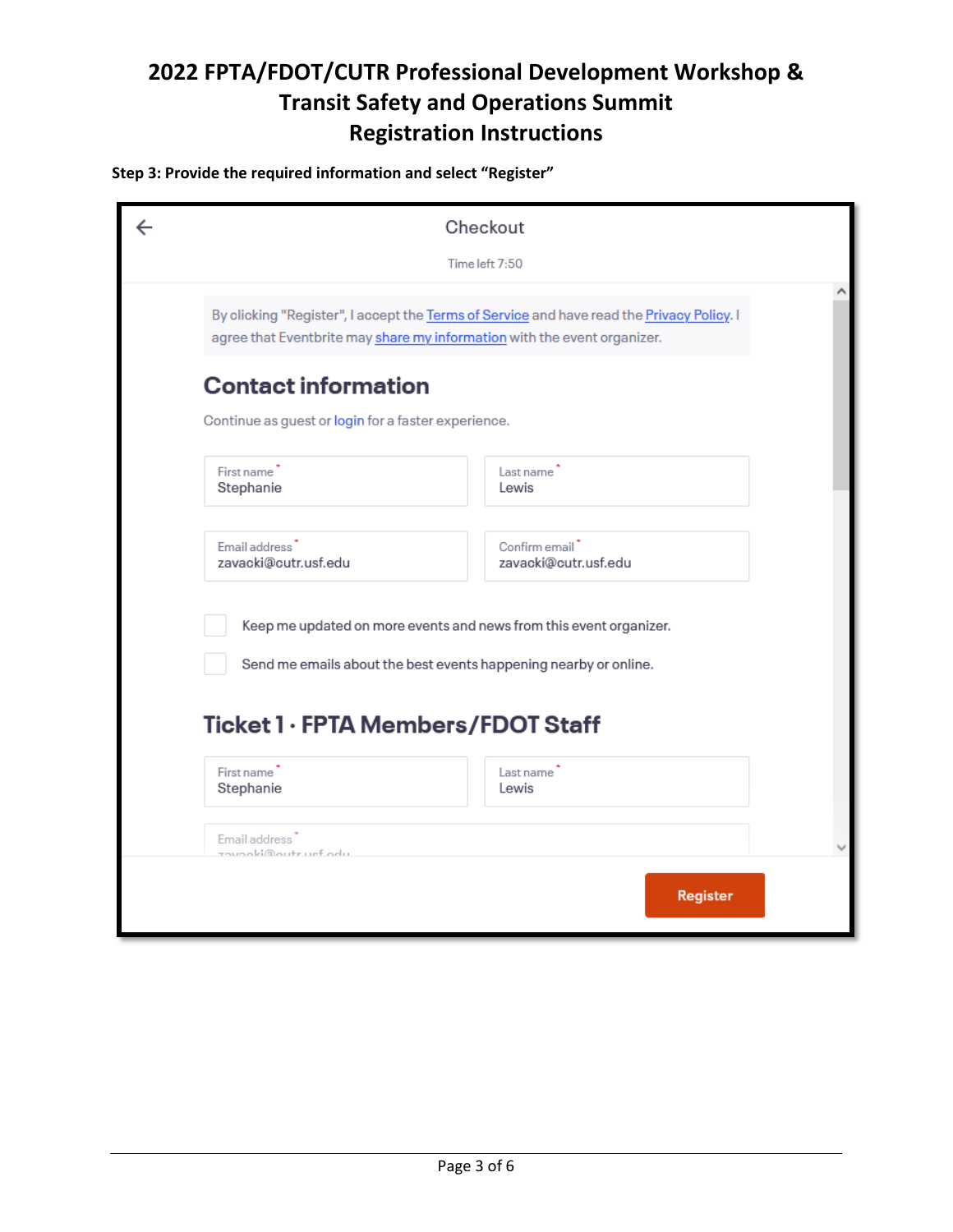**Step 4: The Eventbrite order confirmation will briefly appear before being transferred to Sched app for schedule selection. Enter a password and click "Log In" to access the sessions. If you are unsure of your password, use the "Forgot your password?" link.**

| <b>Eventbrite</b>                                     | Confirmed Order             |  |  |  |
|-------------------------------------------------------|-----------------------------|--|--|--|
| ∢                                                     |                             |  |  |  |
| SCHED                                                 | <b>Create Your Schedule</b> |  |  |  |
| Log in to your Sched account to create your schedule. |                             |  |  |  |
| Email:                                                | Password:                   |  |  |  |
| zavacki@cutr.usf.edu<br>Log In                        |                             |  |  |  |
|                                                       | Forgot your password?       |  |  |  |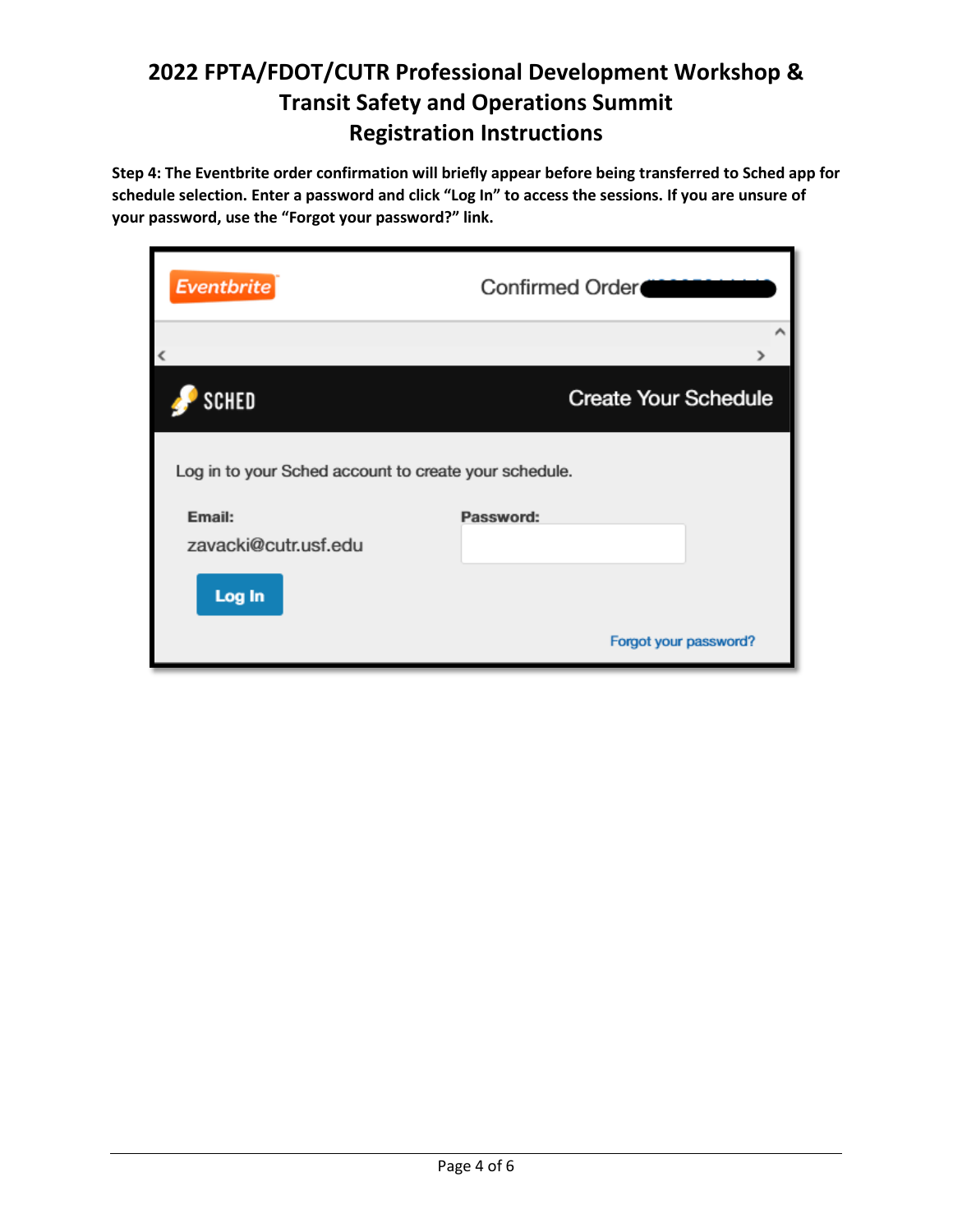**Step 6: Select sessions you want to attend. Your schedule is automatically saved. You may only select 1 session per time slot**